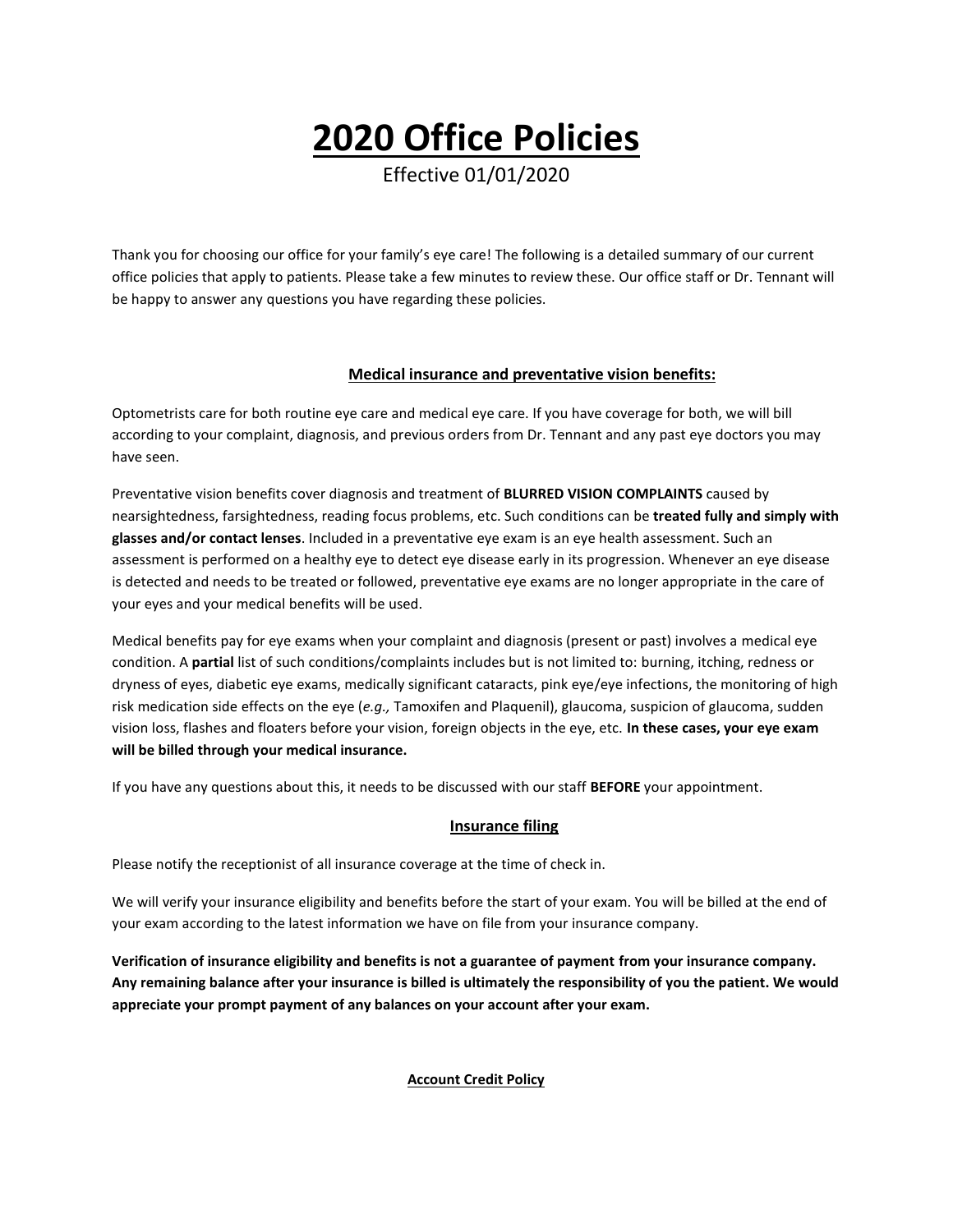Credits will remain on your account to be used at future visits unless you request those amounts be refunded. Overpayments will be refunded within 30 days upon written request to our practice.

#### **Refraction Fees:**

To keep up with changes in health care and to allow our patients more choices in the use of their health care dollars, we have updated our policy on refraction in 2016.

A comprehensive eye exam involves two parts:

- **The refraction**: the test which determines the glasses prescription which best clears your vision. In addition to determining your final glasses prescription, refraction documents your best corrected vision in each eye (*i.e.,* 20/20, 20/30, 20/100, etc.). We track your best corrected vision over time to determine whether eye diseases such as macular degeneration or cataracts are progressing. Best corrected vision also helps our office determine when it is time to refer you for such procedures as cataract removal.
- **The eye health assessment**: the doctor evaluates your eyes for eye disease and manages any findings.

Please be aware, if we are filing medical insurance today, the medical insurance typically considers the refraction to be a "routine" procedure and will not cover it.

The current refraction cost is \$33.00.

#### **Contact Lens Fees**

Contact lens fitting and evaluation fees are not included in the comprehensive eye exam. The contact lens fitting and evaluation is a separate and additional charge.

Many insurance companies do not pay for the fitting of contact lenses. As the patient, you are responsible for the charges at the time of service. These fees will be collected at check-out. If you believe your insurance pays for these fees, please verify with our staff **prior** to your exam so that our staff can verify benefits and file these fees with your insurance company.

#### • **New fit/Re-fit of soft contact lenses:**

For patients new to contact lens wear **OR** for current contact lens wearers with complaints with their current contact lens vision or comfort, the charges are as follows:

- 1. **Standard soft contact lens fitting:** \$75.00 ("Standard fit" for Eyemed)
- 2. **Astigmatism soft Contact lens fitting:** \$85.00. ("Premium fit" for Eyemed)
- 3. **Multifocal/monovision soft Contact lens fitting**: \$95.00 ("Premium fit" for Eyemed)
- 4. **Established RGP fitting:** \$125.00 ("Premium fit" for Eyemed)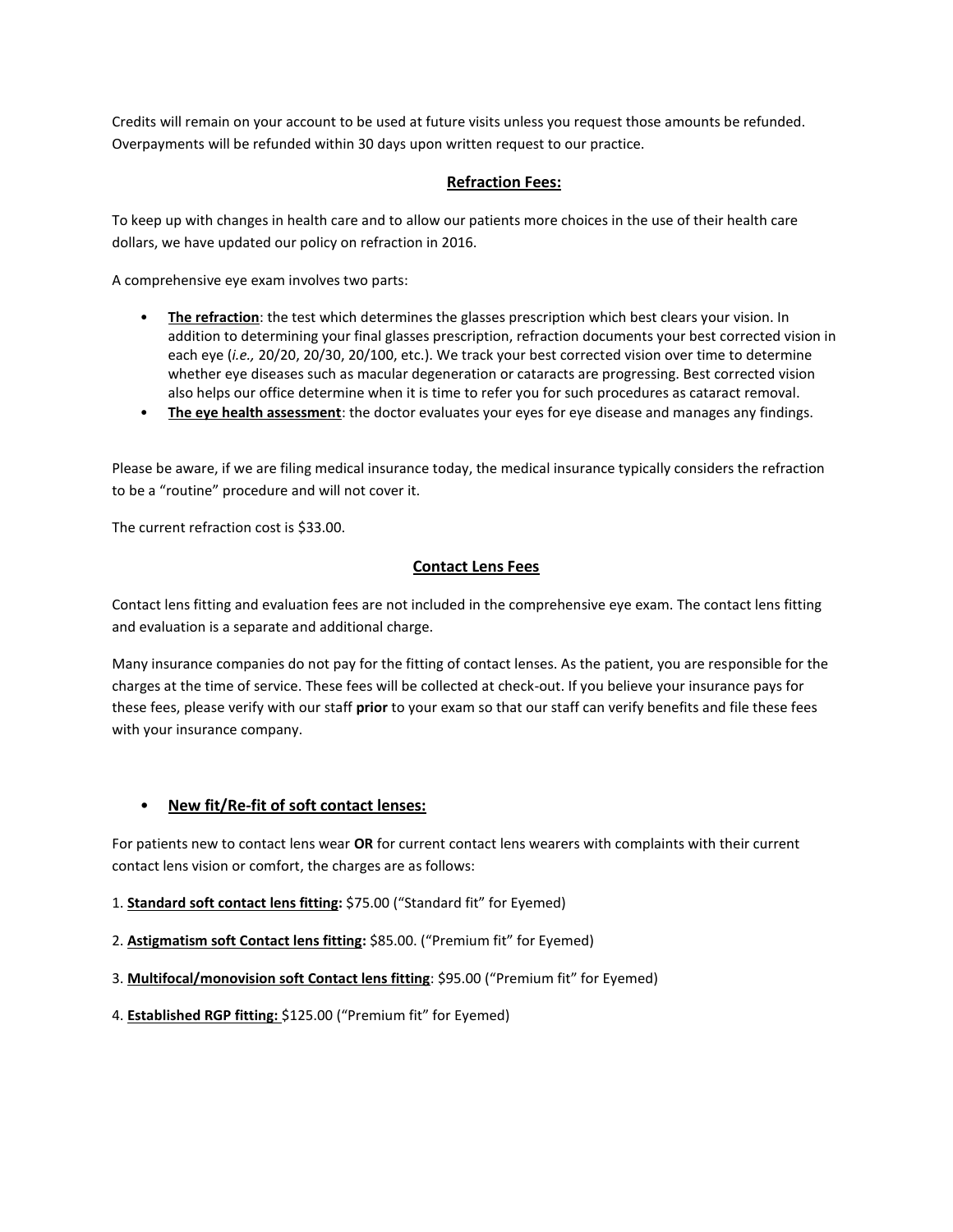These charges include corneal curvature measurements, evaluation of proper fit of lenses and power correction measurements. 2 follow-up visits are also included in these fees. Additional follow-up visits, if necessary, are available at a nominal fee (\$15.00 per visit). Please see out staff with questions.

# • **Contact lens evaluation and renewal:**

For current contact lens wearers happy with comfort and brand, we will check the fit and vision and make basic changes to RX if necessary.

## **Annual re-evaluation of disposable soft contacts:** \$48.00

**\* Please note if our office has to change your brand due to comfort issues or if we do not have a contact lens RX from your prior eye doctor the new lens wearer fees will apply.**

# **As of 01/01/2020, we no longer perform new fittings for RGP lenses. We will maintain the RGP fits for our established RGP patients (patients who have been in for RGP fits within the past three years). We apologize for any inconvenience.**

# **Discounts**

To give our patients better value for their money, Advanced Family EyeCare has updated its optical discounts.

• **Eyeglasses orders**: Eyeglass orders of \$125 or more will receive a 20% discount.

Please note, these discounts may not be available if we will be filing your ophthalmic materials to an insurance company. Please ask the staff if these discounts will apply to your order.

## **Financing through Care Credit**

Our office offers 6 mos. no interest financing though Care Credit. Please see the staff for more information.

## **Costa Del Mar sunglasses**

Our business contract with Costa Del Mar limits our ability to discount glasses costs even if you have a materials benefit through your insurance company.

## **Eyewear orders:**

Our office starts your custom eyeglasses order immediately. For this reason, cancellations on submitted orders are **NOT** permitted. All glasses are custom crafted for each patient according to their specifications with their unique prescription. These lenses are custom cut to fit the frame that each patient selects and therefore switching frames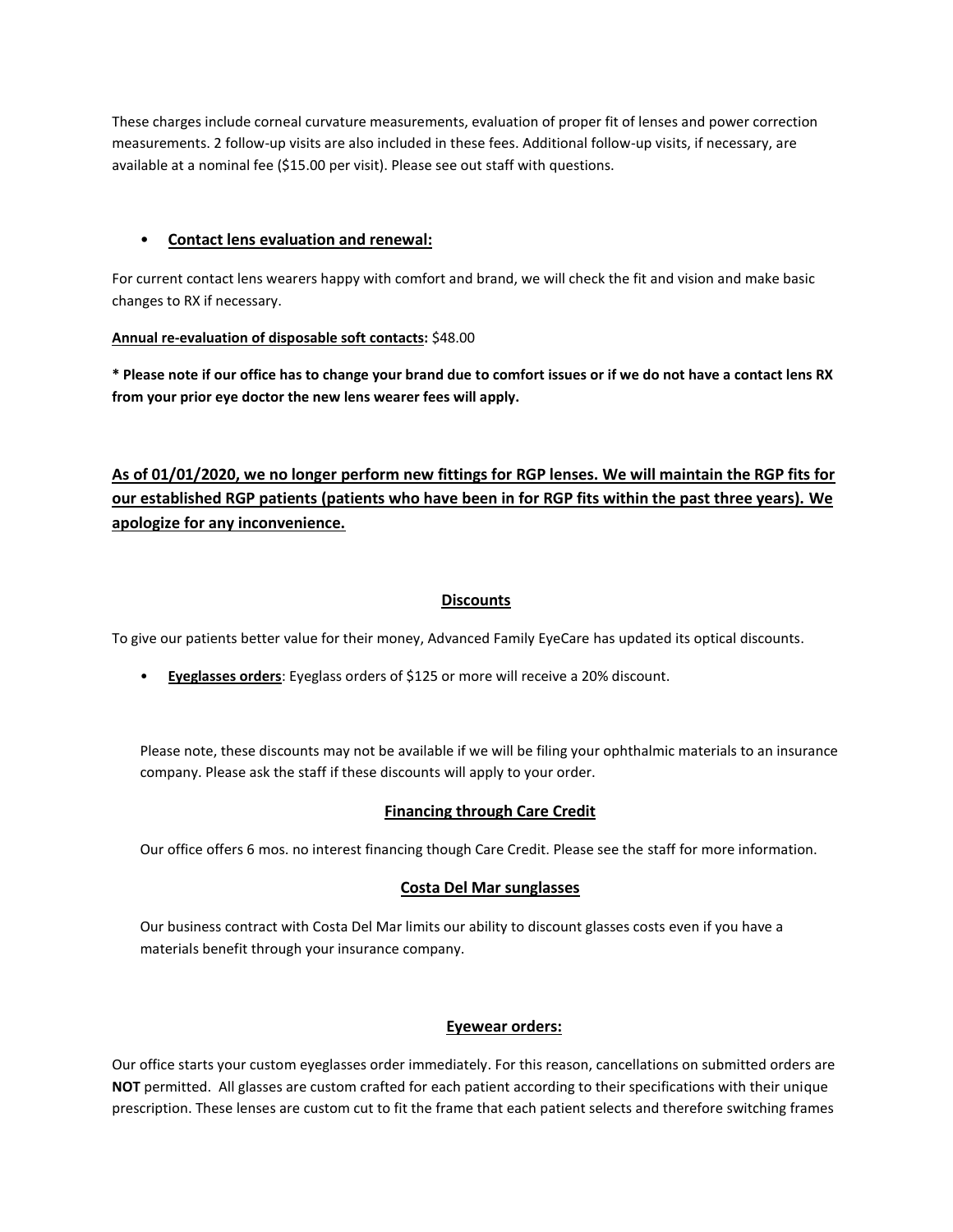is not permitted once lenses are cut. For all of these reasons cash refunds are not possible. At the doctor's discretion, patients who are not satisfied with the vision in their glasses will have their prescription adjusted at no cost, within **60 days** of original purchase date. Cash refunds are not available on progressive addition lenses, however patients who fail to adapt to their new progressives may have their lenses remade one time into the lenses of their choice.

Our office is not responsible for any orders left at our office for more than 90 days past order date.

#### **PD Measurements**

Pupillary measurements are part of the fitting of the eyeglasses and not part of an eye exam. We will be happy to provide you with this service at a cost of \$30.

## **Frame Warranties**

Our office stands behind out frames come with a ONE time, ONE year breakage warranty.

#### **Lens Warranties**

Lenses with glare-free antireflective treatments come with either a one time, one year warranty or a two time, two year warranty, depending on which product you chose at the time of purchase. Please see the staff for details regarding your purchase.

## **Verification of prescription eyewear**

In the case you fill your eyeglass prescription elsewhere and are having difficulties adapting to the new eyeglasses, we will be happy to verify the other optical's work for a fee 0f \$50.00. In the case of a re-refraction, refraction fees will also apply.

## **After Hours**

A \$50 after hour emergency fee will be charged to the patient's account for any services rendered after normal business hours. We will bill this fee to your medical insurance company; however, if the fee is unpaid by the insurance company it will be the patient's responsibility.

## **Noncompliant patients**

Our office strives to provide quality, comprehensive eye care to our patients. When patients are not complaint with treatment and follow-up care, the quality of care is compromised and the doctor-patient relationship is strained. If you do not desire to access our comprehensive care, please inform us so we can transfer your care to another provider.

## **Collections & Past Due Accounts**

**All outstanding patient balances older than 60 days are subject to a \$15 rebilling fee. Any unpaid balances older than 90 days may be turned over to collections. If this account becomes delinquent and a collection agency is used, a processing fee of 30% will be added to the balance. The collection agency will have the right to run a credit report in an effort to collect the unpaid balance on our behalf. A \$25 fee will be applied to your account for any returned checks.**